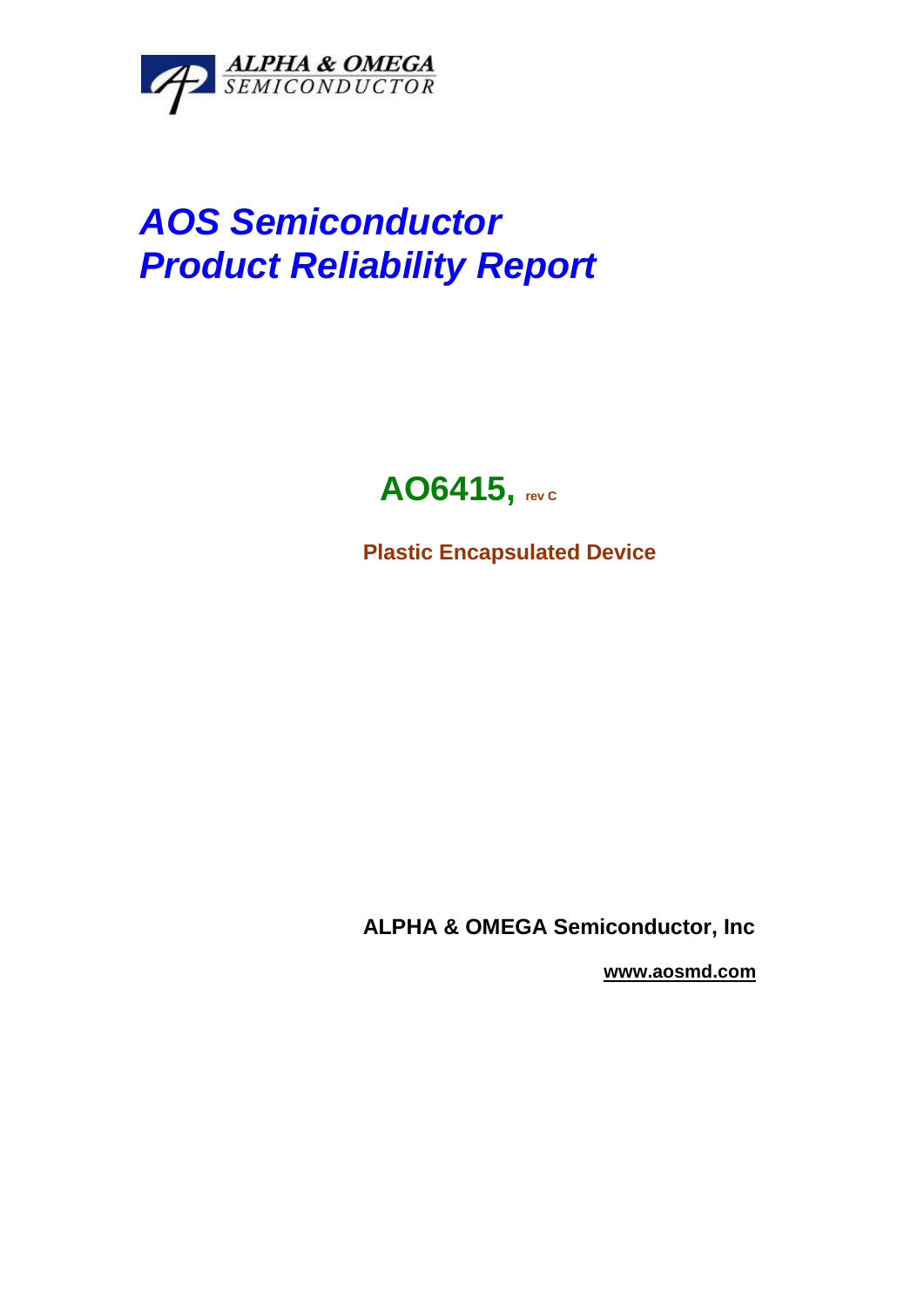

This AOS product reliability report summarizes the qualification result for AO6415. Accelerated environmental tests are performed on a specific sample size, and then followed by electrical test at end point. Review of final electrical test result confirms that AO6415 passes AOS quality and reliability requirements. The released product will be categorized by the process family and be monitored on a quarterly basis for continuously improving the product quality.

## **Table of Contents:**

- I. Product Description<br>II. Package and Die inf
- Package and Die information
- III. Reliability Stress Test Summary and Result
- IV. Reliability Evaluation

#### **I. Product Description:**

The AO6415 uses advanced trench technology to provide excellent  $R_{DS(ON)}$ , low gate charge and operation with gate voltages as low as 2.5V. This device is suitable for use as a load switch or in PWM applications.

-RoHS Compliant

- Halogen Free

Detailed information refers to datasheet.

#### **II. Die / Package Information:**

|                                                           | AO6415                         |
|-----------------------------------------------------------|--------------------------------|
| <b>Process</b>                                            | Standard sub-micron            |
|                                                           | Low voltage P channel          |
| Package Type                                              | TSOP6                          |
| <b>Lead Frame</b>                                         | Cu                             |
| Die Attach                                                | Ag epoxy                       |
| <b>Bonding Wire</b>                                       | Cu wire                        |
| <b>Mold Material</b>                                      | Epoxy resin with silica filler |
| MSL (moisture sensitive level) Level 1 based on J-STD-020 |                                |